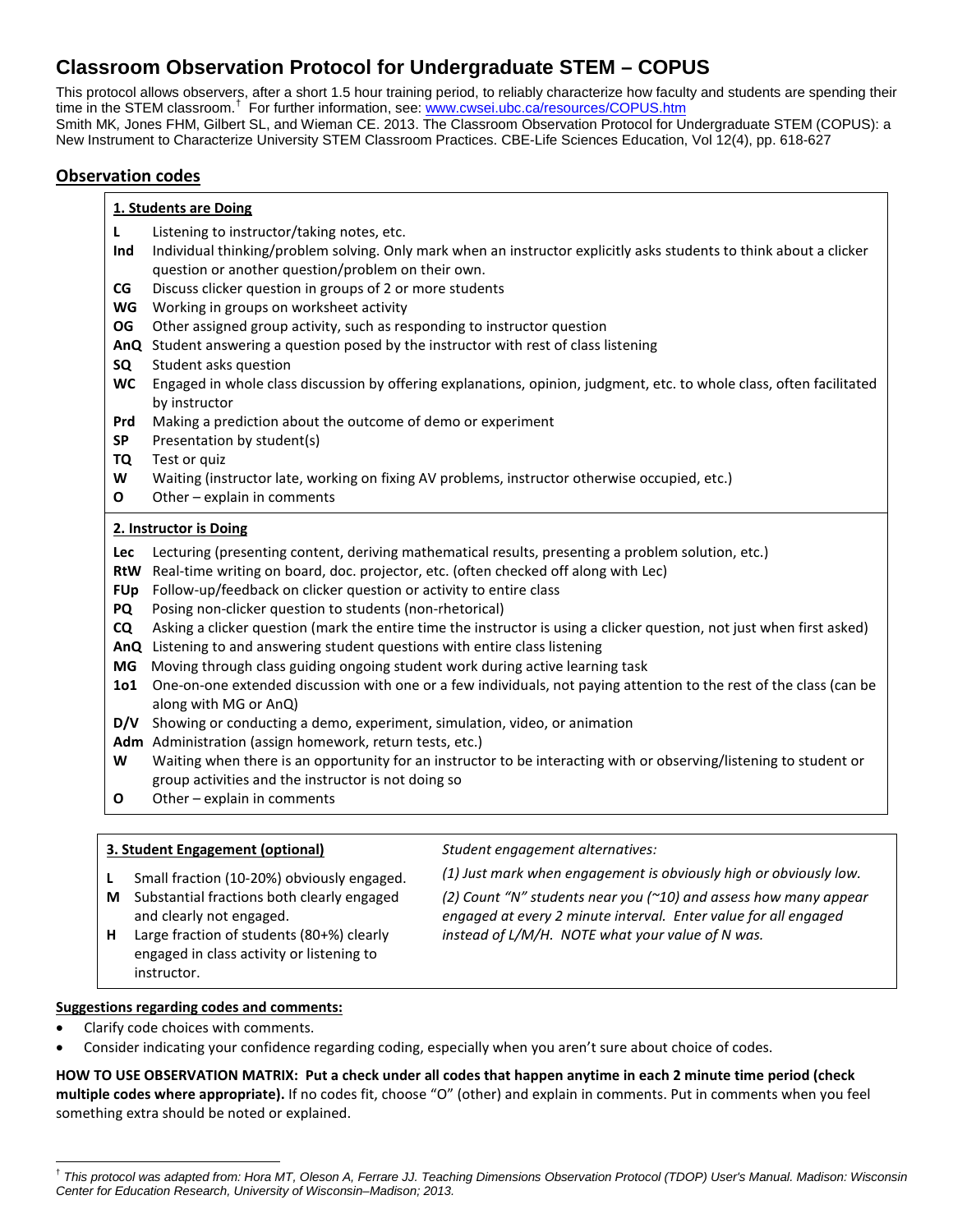| Date:                       | CldSS | INS | N۸<br>. | าหร<br>:ervei<br>Name. |
|-----------------------------|-------|-----|---------|------------------------|
| Class.<br>how:<br>ango<br>. |       |     |         |                        |

1. **L**-Listening; **Ind**-Individual thinking; **CG**-Clicker Q discussion; **WG**-Worksheet group work; **OG**-Other group work; **AnQ**-Answer Q; **SQ**-Student Q; **WC**-Whole class discuss; **Prd**-Predicting; **SP**-Student present; **TQ**-Test/quiz; **W**-Waiting; **O**-Other

2. Lec-Lecturing; RtW-Writing; FUp-Follow-up; PQ-Pose Q; CQ-Clicker Q; AnQ-Answer Q; MG-Moving/Guiding; 101-One-on-one; D/V-Demo+; Adm-Admin; W-Waiting; O-Other *For each 2 minute interval, check columns to show what's happening in each category (or draw vertical line to indicate continuation of activity). OK to check multiple columns.*

|                   | <b>COPUS</b> |                   |  |  |                                                               |  |  |  |  |  |                                                               |         |  |  |  |  |  |  |  |  |                                                                          |  |  |   |         |                                                                                                                              |           |        |                 |
|-------------------|--------------|-------------------|--|--|---------------------------------------------------------------|--|--|--|--|--|---------------------------------------------------------------|---------|--|--|--|--|--|--|--|--|--------------------------------------------------------------------------|--|--|---|---------|------------------------------------------------------------------------------------------------------------------------------|-----------|--------|-----------------|
|                   |              | 1. Students doing |  |  |                                                               |  |  |  |  |  | 2. instructor doing<br>0 Lec RfW Fup PQ CQ AnQ MG 101 D/V Adm |         |  |  |  |  |  |  |  |  |                                                                          |  |  |   |         | 3. Engagement Comments: EG: explain difficult coding choices, flag key points for feedback for the instructor, identify good |           |        |                 |
| min               | $\mathsf{L}$ |                   |  |  | Ind   CG   WG   OG   AnQ   SQ   WC   Prd   SP   T/Q   W       |  |  |  |  |  |                                                               |         |  |  |  |  |  |  |  |  |                                                                          |  |  | W | $\circ$ |                                                                                                                              | M         | H      | analogies, etc. |
| $0 - 2$           |              |                   |  |  |                                                               |  |  |  |  |  |                                                               |         |  |  |  |  |  |  |  |  |                                                                          |  |  |   |         |                                                                                                                              |           |        |                 |
| $\overline{2}$    |              |                   |  |  |                                                               |  |  |  |  |  |                                                               |         |  |  |  |  |  |  |  |  |                                                                          |  |  |   |         |                                                                                                                              |           |        |                 |
| $\overline{4}$    |              |                   |  |  |                                                               |  |  |  |  |  |                                                               |         |  |  |  |  |  |  |  |  |                                                                          |  |  |   |         |                                                                                                                              |           |        |                 |
| 6                 |              |                   |  |  |                                                               |  |  |  |  |  |                                                               |         |  |  |  |  |  |  |  |  |                                                                          |  |  |   |         |                                                                                                                              |           |        |                 |
| $8\,$ -<br>$10\,$ |              |                   |  |  |                                                               |  |  |  |  |  |                                                               |         |  |  |  |  |  |  |  |  |                                                                          |  |  |   |         |                                                                                                                              |           |        |                 |
|                   | $\mathsf{L}$ |                   |  |  |                                                               |  |  |  |  |  |                                                               |         |  |  |  |  |  |  |  |  | Ind CG WG OG AnQ SQ WC Prd SP T/Q W O Lec RW Fup PQ CQ AnQ MG 101 DN Adm |  |  | W | $\circ$ | $\mathsf{L}$                                                                                                                 | $M$ H     |        |                 |
| $10 -$<br>12      |              |                   |  |  |                                                               |  |  |  |  |  |                                                               |         |  |  |  |  |  |  |  |  |                                                                          |  |  |   |         |                                                                                                                              |           |        |                 |
| 12                |              |                   |  |  |                                                               |  |  |  |  |  |                                                               |         |  |  |  |  |  |  |  |  |                                                                          |  |  |   |         |                                                                                                                              |           |        |                 |
| 14                |              |                   |  |  |                                                               |  |  |  |  |  |                                                               |         |  |  |  |  |  |  |  |  |                                                                          |  |  |   |         |                                                                                                                              |           |        |                 |
| 16                |              |                   |  |  |                                                               |  |  |  |  |  |                                                               |         |  |  |  |  |  |  |  |  |                                                                          |  |  |   |         |                                                                                                                              |           |        |                 |
| $18 -$<br>$20\,$  |              |                   |  |  |                                                               |  |  |  |  |  |                                                               |         |  |  |  |  |  |  |  |  |                                                                          |  |  |   |         |                                                                                                                              |           |        |                 |
|                   | $\mathsf L$  |                   |  |  | $\lceil \ln d \rceil$ CG   WG   OG   AnQ   SQ   WC   Prd   SP |  |  |  |  |  |                                                               | $T/Q$ W |  |  |  |  |  |  |  |  | 0   Lec   RtW   Fup   PQ   CQ   AnQ   MG   101   D/V   Adm               |  |  | W | $\circ$ | $\mathbf{L}$                                                                                                                 | ${\sf M}$ | $\,$ H |                 |
| $20 -$<br>$22\,$  |              |                   |  |  |                                                               |  |  |  |  |  |                                                               |         |  |  |  |  |  |  |  |  |                                                                          |  |  |   |         |                                                                                                                              |           |        |                 |
| 22                |              |                   |  |  |                                                               |  |  |  |  |  |                                                               |         |  |  |  |  |  |  |  |  |                                                                          |  |  |   |         |                                                                                                                              |           |        |                 |
| 24                |              |                   |  |  |                                                               |  |  |  |  |  |                                                               |         |  |  |  |  |  |  |  |  |                                                                          |  |  |   |         |                                                                                                                              |           |        |                 |
| 26                |              |                   |  |  |                                                               |  |  |  |  |  |                                                               |         |  |  |  |  |  |  |  |  |                                                                          |  |  |   |         |                                                                                                                              |           |        |                 |
| $28 -$<br>$30\,$  |              |                   |  |  |                                                               |  |  |  |  |  |                                                               |         |  |  |  |  |  |  |  |  |                                                                          |  |  |   |         |                                                                                                                              |           |        |                 |